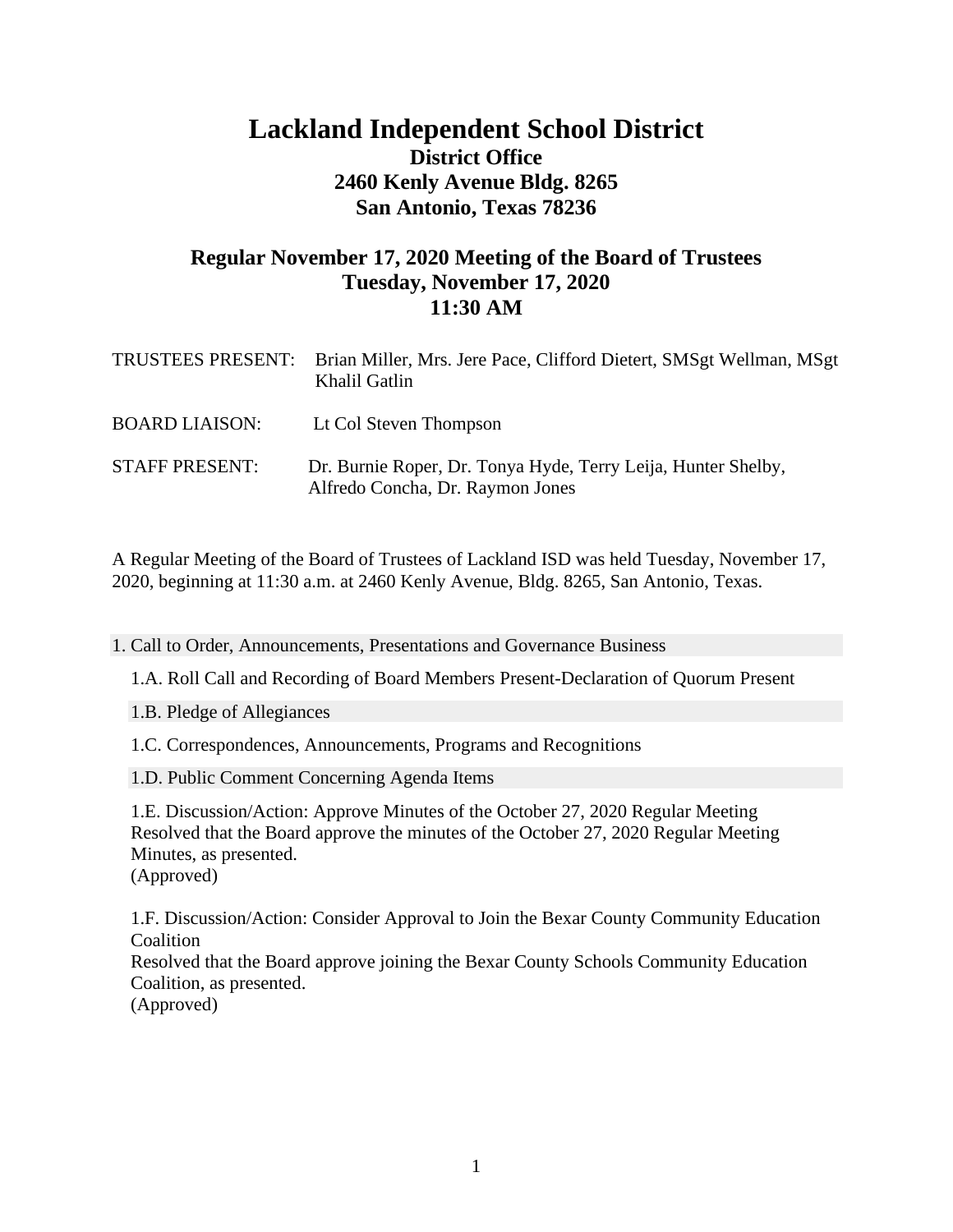2. Curriculum and Human Resources

 2.A. Discussion/Action: Consider Approval of TEA Attestation for Terminating Remote Learning for Individual Students Resolved that the Board approve the Attestation for Terminating Remote Learning for Individual Students, as presented. (Approved)

3. Technology

 3.A. Discussion/Action: Consider Approval of Bexar County Subrecipient Grant Agreement Resolved that the Board approve the Cares Act 2020 Subrecipient Grant Agreement between the District and Bexar County, as presented. (Approved)

### 4. Finance

 4.A. Discussion/Action: Consider Approval of Budget Change #2 FY 2020-2021 Resolved that the Board approve the recommended Budget Change #2, as presented. (Approved)

 4.B. Discussion/Action: Consider Approval of Revised Stipend & Extra Duty Pay Scale for FY 2020-2021, Revised 11/17/20

 Resolved that the Board adopt the revised Stipend and Extra Duty Pay Scale, as presented effective 11/17/2020.

(Approved)

### 5. Closed Session

5.A. The Board will convene in Closed Session as authorized by the Texas Government Code, Chapter 551, et. Seq. (TGC §551.074 and TGC §551.075)

5.A.1. Superintendent Accepted Resignation: Juan Alvarez - Larry Reliford Jr.

5.A.2. Superintendent Employed: Christina Chapman

5.A.3. Discussion of Personnel Matters

 5.B. The Board will reconvene in Open Session and take appropriate action on items discussed in Closed Session.

- 5.B.1. No Board Action Required
- 5.B.2. No Board Action Required
- 5.B.3. No Board Action Required

### 6. Other Business and Adjournment

6.A. Calendar: Regular Board Meeting, December 15, 2020 @11:30 a.m.; Mid- Winter Break, December 21, 2020 thru January 1, 2021; Teacher Workday/Student Holiday, January 4, 2021; Professional Development Day/Student Holiday, January 5, 2021